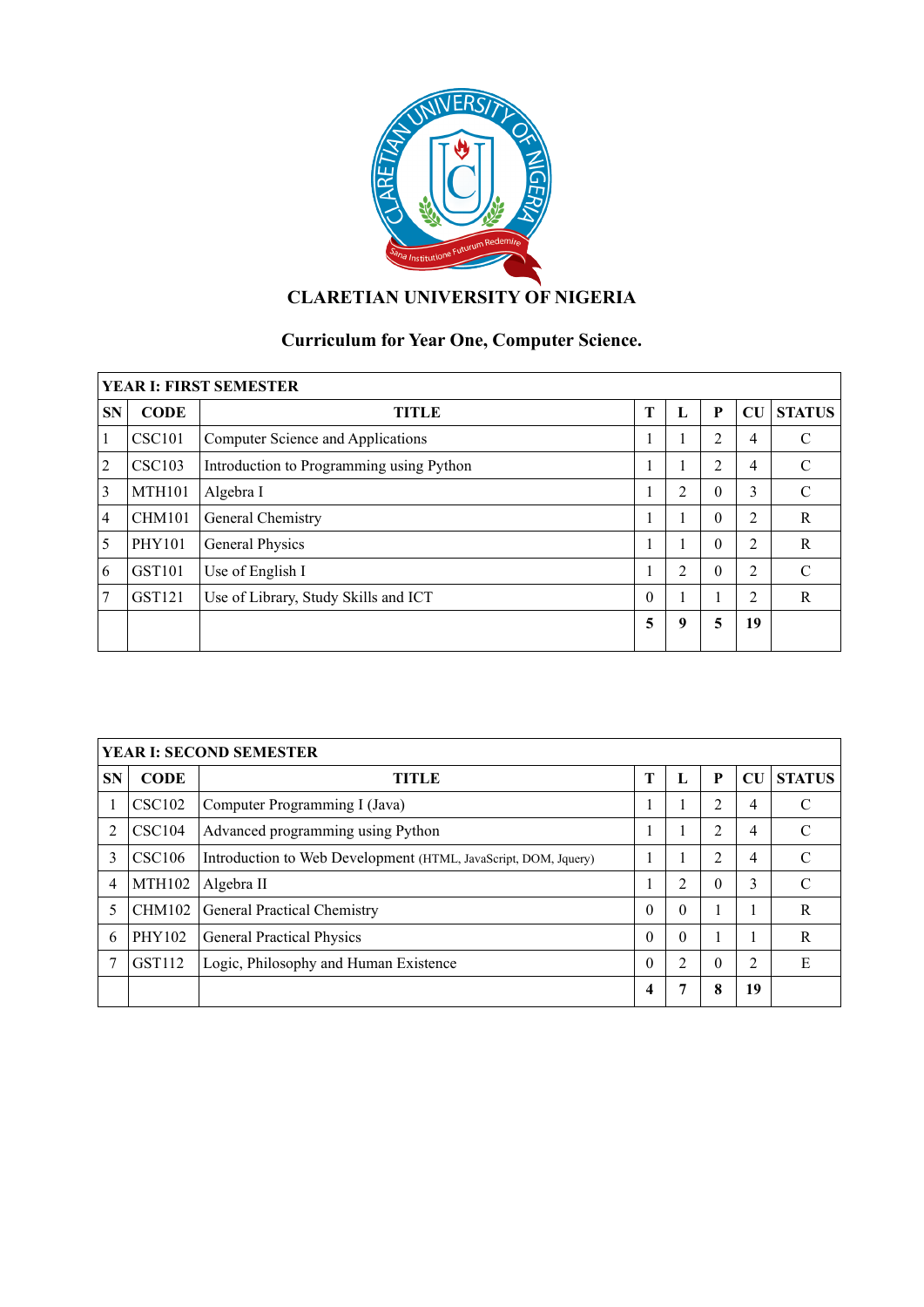# **Course Description for the Core Courses are as follows:**

# **CSC 101: Computer Science and Applications (Word processors, Presentation, Spreadsheet, Internet and Social Media)**

**General Introduction to Computer Science and Computers:** Overview of the computer science discipline. Evolution of computers and classification of computers. A general overview of computer hardware and software systems. **Everyday computing Applications:** Word processing, Spreadsheet, Statistical packages, graphics packages and any other applications. Web browsers and Internet, search engines, social media. Practicum and hands-on exercises.

## **CSC 103: Introduction to Programming using Python**

**Tools and Resources:** Overview of the resources required to successfully develop python programs is required. **Basic building blocks of python:** interactive interpreter, variables and types, numbers and booleans, strings and lists, string formatting, control flow, loops and functions, console I/O, and file I/O, running python as a script, modules, imports and virtual environments. **Python standard tools for data manipulation (data structures):** A review of Lists, dictionaries, and sets with emphasis on their common operators, looping techniques (enumerate, zip), and comprehensions. **Object-Oriented Python:** Explore namespace and scope, python data model, class, objects and methods associated with objects, inheritance and python magic method. **Functions:** Examine the function execution model with respect to return values, scope, and semantics for parameter passing; Keyword arguments, default arguments. **Python for Web (an application):**  Querying and parsing websites, discuss the development websites that are powered by python, Interacting with APIs, building and deploying a Flask or Django application. **Functional Programming:** Overview of the functional programming idea and its relevance, concepts of higher-order functions: map and filter, and anonymous lambda function, iterators, generator expressions, decorators as applications of functional programming for solving common programming problems. **Extras:** Python standard library and third-party packages. **Practicum:** The course is intensively demo-andhands-on-driven. **Final Project:** The students are expected to deliver a final project as part of the assessment for the course.

### **MTH 101: Algebra I**

**Linear equations and inequalities:** Linear functions - applications involving linear functions, linear inequalities in one variable, compound and absolute value equations and inequalities, linear equations in two variables, slope, point slope form, slope intercept form, parallel and perpendicular lines, graph linear equations and inequalities in two variables, solving systems of linear equations in two variables, applications involving linear equations and inequalities in two variables. **Polynomials:** Addition and subtraction of polynomials, multiplication and division of polynomials, integer exponents and scientific notation. **Factoring polynomials:** Exponent rules, common factors, factoring by grouping, factoring the difference of squares, factoring the sum or difference of cubes, special factoring – trinomial squares, solving quadratic equations by factoring.

## **CHM101 General Chemistry**

Chemical reaction, equations and stoichiometry, Atomic structure and the periodic classification of elements. Electronic theory of atoms, Radioactivity, Ionic and covalent bonds, Solids and their structure. Dipole interactions and its effect on physical properties, Redox reaction, Equilibrium, Elementary electrochemistry, Introduction to Kinetic properties of gasses, Basic chemical Kinetics and Chemical thermodynamics, Principles of Metal Extraction.

## **PHY101 General Physics**

Mechanics: Space and Time, Units and dimensions; Vectors kinematics, Newton's laws; Galilean invariance; Statics and dynamics of particles; Universal Gravitation; Work and potential energy, conservation of energy and momentum; Rigid bodies, Elasticity; Hooke's law, Young's, Shear and bulk moduli. Fluid mechanics; Hydrostatics, pressure, buoyance, Archimedes' principles, surface tension, adhesion, cohesion, capillarity, drops and bubbles. Thermal Physics: thermal properties, including elementary thermodynamics and kinetic theory. The laboratory course emphasized qualitative measurements, the treatment of error measurements and graphical analysis. A variety of experimental techniques will be employed.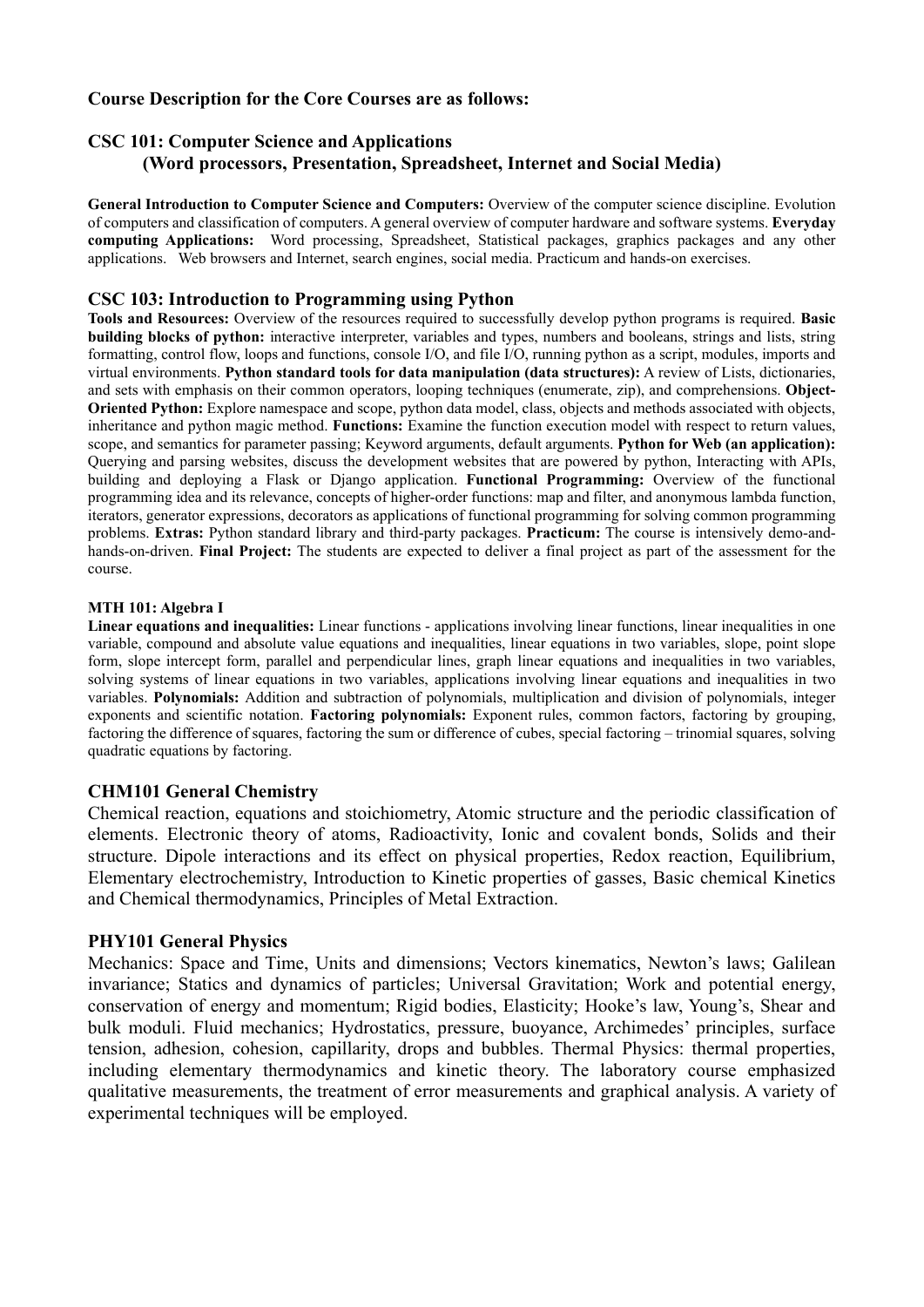# **GST101 Use of English I**

Effective communication and writing in English language skills, essay writing skills (organization and logical presentation of ideas, grammar and style), vocabulary development techniques, reading and comprehension techniques, listening and note-taking techniques – outlining and summarizing, dealing with examination questions.

# **GST121 Use of Library, Study Skills and ICT**

Brief history of libraries; Library and education; University libraries and other types of libraries; Study skills (reference services), Types of library materials using library resources including elearning, e-materials, etc; Understanding libraru catalogues (card, OPAC, etc.) and classification; Copyright and its implications; Database resources; Bibliographic citations and referencing. Development of modern ICT; Hardware technology; Software technology; Input devices; Storage devices; Output devices; Communication and internet services; Word processing skills (typing, etc). Library orientation, study aids through dictionary practice,

## **CSC102: Computer Programming I (Java)**

**General Introduction to tools and Basic Building blocks:** Java/JVM, Java application development tools, Compilation and execution of Java programs, Java program structure, variables and types, numbers and booleans, strings and string processing, program control structures, loops, and memory concepts. **Methods:** Program modules in Java, various types of Methods and how they are declared and used, declaring Methods with multiple parameters, Method scoping, Method overloading, Method call stack and activation records, argument promotion and casting. **Arrays and ArrayLists:** Declaring, creating and using arrays, enhanced *for* statement with Arrays, searching Arrays, passing Arrays to Methods, Multidimensional Arrays, Variable-length arguments lists, Using command line arguments, Class Arrays, Collections and Class ArrayList. **Classes and Objects:** Classes, Objects, Methods and Instance variables, Declaring Classes with a Method and instantiating an Object of a class, Declaring Methods with parameters, Instance variables, *set* methods, *get* methods, primitive vs reference types, controlling access to Methods, using the *this* reference, Constructors - initializing object with constructors, Overloaded constructors, Default, and No-Argument constructors. Collection and Generics, Composition, Enumerations, Package access and Garbage collection. **Object-Oriented Programming:** Inheritance – the concepts of superclass and subclasses, protected members, relationship between superclasses and subclasses, constructors in subclasses, the *Object* Class. Polymorphism – Polymorphism examples, demonstrating polymorphic behaviours, abstract Classes and Methods, final Methods and Classes, Overriding Methods, Interfaces, Java Class Library. **Files, Streams and Object Serialization:** Data hierarchy, Files and Streams, Class *File* Sequential access text files, Object serialization – serializing and de-serializing data from a sequential-access file using object serialization, *java.io* Class – interfaces and Classes for Byte-based and Character-based input and output. **Extras:** GUI Components, Exception handling, Graphics, Networking, Multithreading, Java Applets, JDBC, Java Web services. **Final Project:** The students are expected to deliver a final project as part of the assessment for the course. **Practicum:** The course is intensively demo-and-hands-on-driven.

## **CSC104: Introduction to Problem-Solving (applying Python)**

A study of the concepts and properties of algorithms, algorithm development, development of flow charts, pseudocodes development, program design, coding, debugging, implementation strategies, and documenting programs using techniques of a good programming language style, including procedural and data abstractions. Discussion of problem solving methods, review brainstorming and brainstorming techniques, discuss the principles of the six thinking hats in the context of creative thinking. **Practicum:** Create and solve critical thinking problems to be solved using the methods treated in the course and implement the solutions using Python.

#### **CSC106: Introduction to Web Development (HTML, JavaScript, DOM, Jquery)**

This course will mostly concentrate on the front end web development skills and a little of back end techniques. The topics to be covered will include HTML, CSS, JavaScript, Node.js, jQuery,DOM and Mysql or any other such web scripting tools that may be in popular use at any given time. The course could be delivered with emphasis on layout and styling (HTML, CSSS, XML, DOM), Client Side Interaction (JavaScript, jQuery) and Server Side Interaction (Node.js and MySQL).